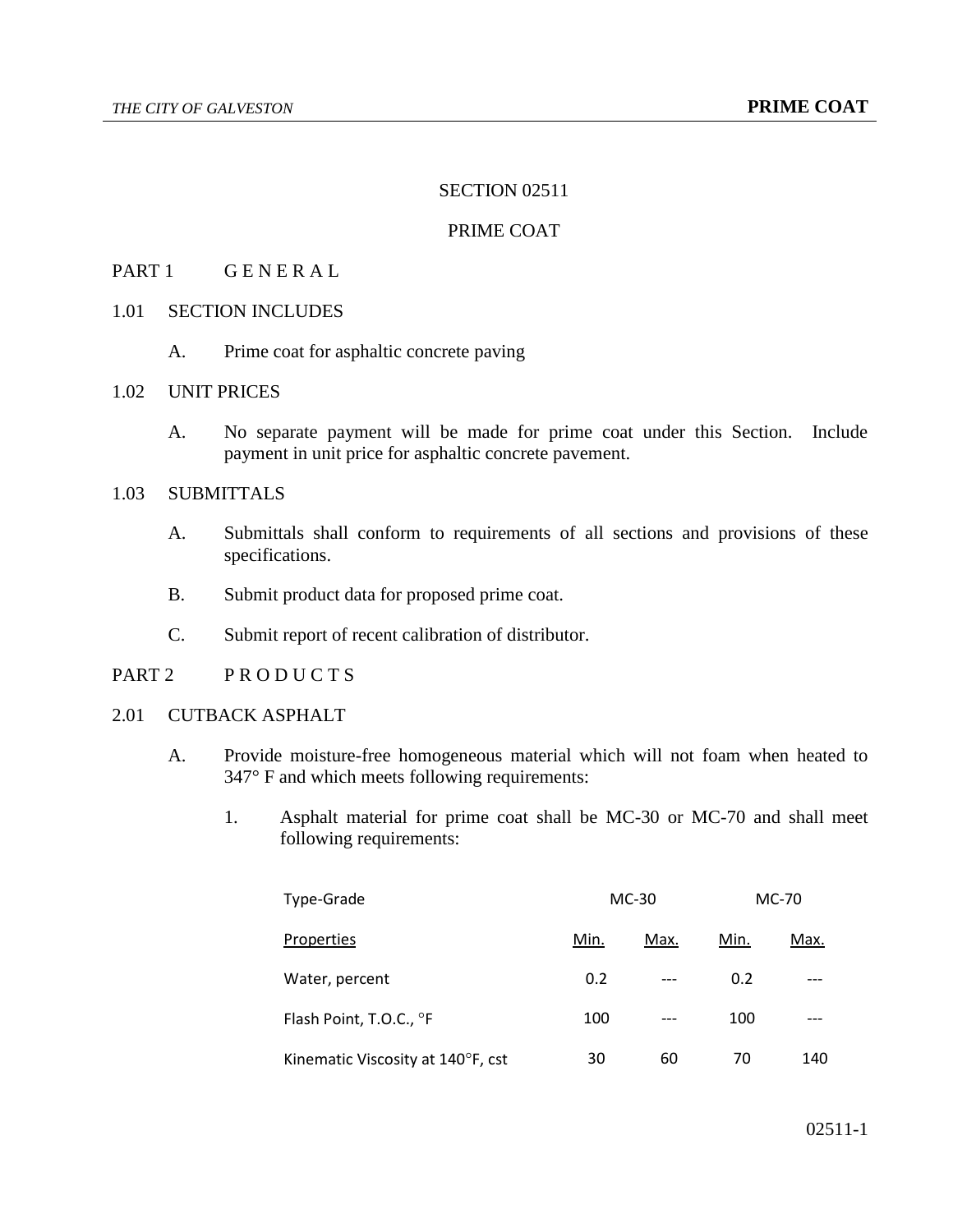|    | 1.1                                   | MC-30        |      | MC-70 |      |
|----|---------------------------------------|--------------|------|-------|------|
|    |                                       | Min.         | Max. | Min.  | Max. |
|    | to 437°F                              | ---          | 25   | ---   | 20   |
|    | to 500°F                              | 40           | 70   | 20    | 60   |
|    | to $600^\circ$ F                      | 75           | 93   | 65    | 90   |
|    | Residue from 680°F Distillation,      |              |      |       |      |
|    | Volume, percent                       | 50           |      | 55    |      |
| 3. | <b>Tests on Distillation Residue:</b> | MC-30        |      | MC-70 |      |
|    |                                       | Min.         | Max. | Min.  | Max. |
|    |                                       |              |      |       |      |
|    | Penetration at 77°F, 100g, 5 sec.     | 120          | 250  | 120   | 250  |
|    | Ductility at 77°F, 5 cm/min. cms      | 100*         |      | 100*  |      |
|    | Solubility in trichloroethylene, %    | 99           | ---  | 99    |      |
|    | Spot Test                             | All Negative |      |       |      |

2. Distillate shall be as follows, expressed as percent by volume of total distillate to 680° F:

\* If penetration of residue is more than 200 and ductility at 77°F is less than 100 cm, material will be acceptable if its ductility at  $60^{\circ}$ F is more than 100.

# 2.02 EMULSIFIED PETROLEUM RESIN

A. EPR-1 Prime: Slow curing emulsion of petroleum resin and asphalt cement conforming to the following requirements: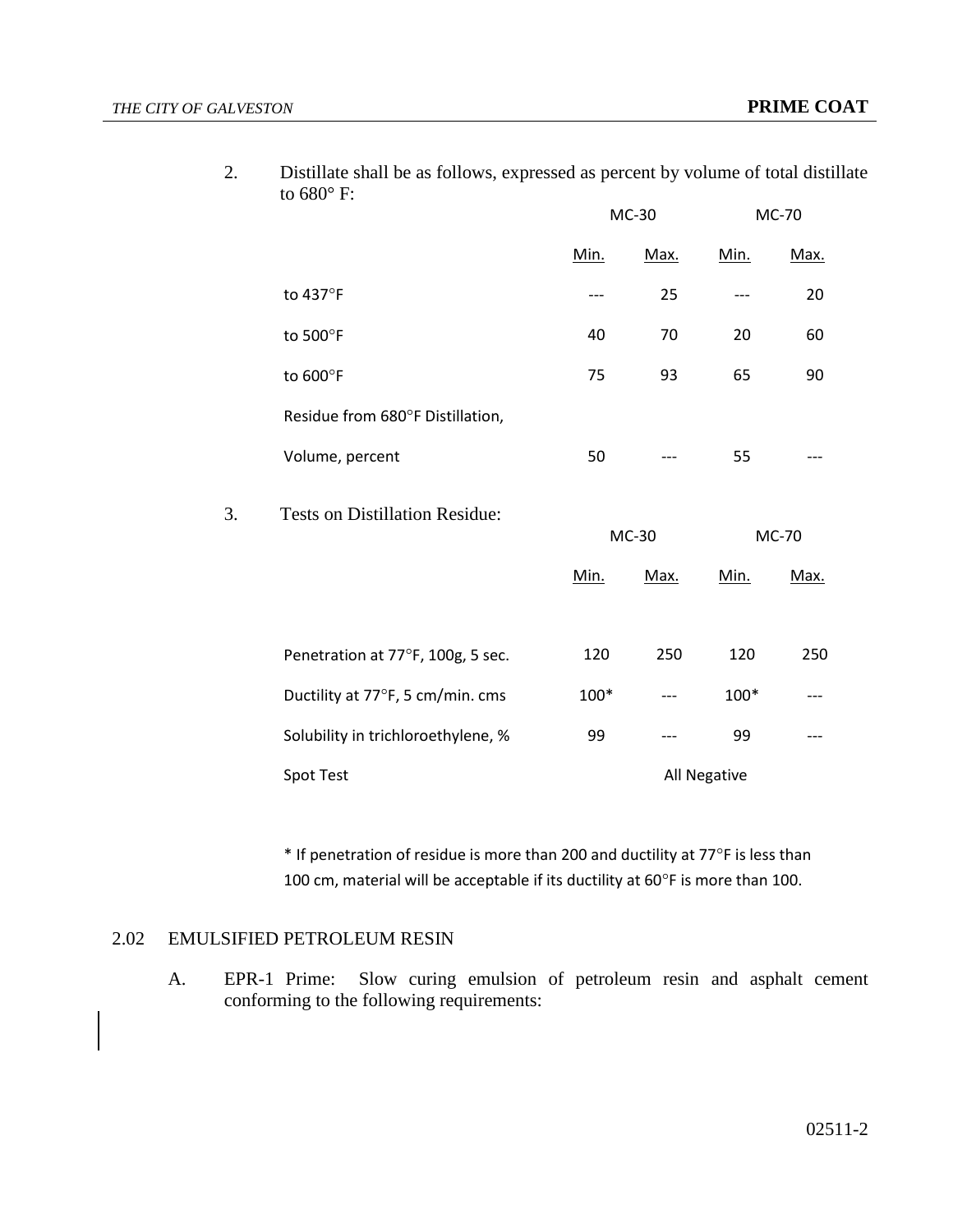| <b>PROPERTIES</b>                          | <b>MIN</b> | MAX      |  |  |
|--------------------------------------------|------------|----------|--|--|
| Fural Viscosity at 77°F, sec               | 14         | 40       |  |  |
| Residue by Evaporation, % by weight        | 60         |          |  |  |
| Sieve Test, %                              |            | 0.1      |  |  |
| Particle Charge Test                       |            | Positive |  |  |
| Tests on the Distillation Residue:         |            |          |  |  |
| Flash Point, COC (F)                       | 400        |          |  |  |
| Kinematic Viscosity @ $140^{\circ}F$ (cSt) | 190        | 350      |  |  |

- B. For use, EPR-1 may be diluted with water up to a maximum of three parts water to one part EPR-1 in order to achieve the desired concentration of residual resin/asphalt and facilitate application.
- PART 3 EXECUTION

#### 3.01 EXAMINATION

- A. Verify base is ready to support imposed loads.
- B. Verify lines and grades are correct.

# 3.02 PREPARATION

- A. Thoroughly clean base course surface of loose material by brooming prior to application of tack coat.
- B. Prepare sufficient base in advance of paving for efficient operations.

# 3.03 APPLICATION, GENERAL

- A. Apply prime coat with approved type of self-propelled pressure distributor. Distribute prime coat evenly and smoothly under pressure necessary for proper distribution.
- B. Keep all storage tanks, piping, retorts, booster tanks and distributors used in handling asphaltic materials clean and in good operating conditions. Conduct operations so that asphaltic material does not become contaminated.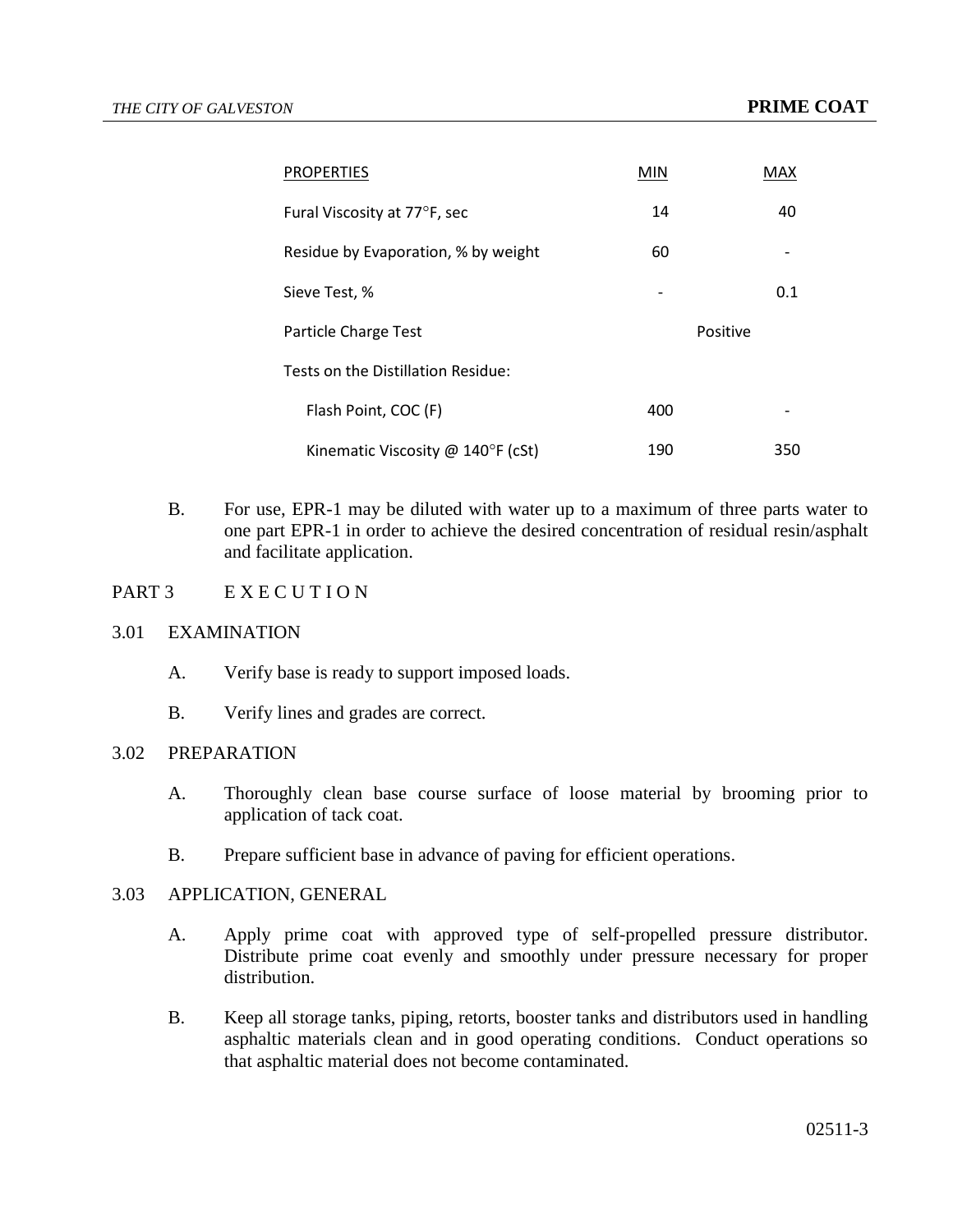- C. If yield of asphaltic material appears to be in error, recalibrate distributor prior to continuing Work.
- D. Maintain the surface until Work is accepted by Owner.

# 3.04 APPLICATION, CUTBACK ASPHALT

- A. Do not use cutback asphalt during the period of April 16 to September 15 unless approved by Owner Representative.
- B. Apply the mixture when the air temperature is 60 degrees F and above, or above 50 degrees F and rising. Measure the air temperature I the shade away from artificial heat. The Owner Representative will determine when weather conditions are suitable for application.
- C. Distribute at rate of 0.25 to 0.35 gallons per square yard.
- D. Provide all necessary facilities for determining temperature of asphaltic material in all heating equipment and in distributor, for determining rate of application, and for obtaining uniformity at junction of two distributor loads. Provide and maintain in good working order, recording thermometer at storage heating unit at all times.
- E. Temperature of application shall be based on temperature-viscosity relationship that will permit application of asphalt with viscosity of 100 to 125 centistokes. Maintain asphalt within 15° F of temperature required to meet viscosity. Selected temperature shall be within following range.

| Prime Coat Type | Minimum $(° F)$ | Maximum (° F) |
|-----------------|-----------------|---------------|
|                 |                 |               |
|                 |                 |               |
| $MC-30$         | 70              | 150           |
| MC-70           | 125             | 175           |
|                 |                 |               |

- F. Do not allow temperature of MC-30 to exceed 175° F at any time.
- G. Do not allow temperature of MC-70 to exceed 200° F at any time.

#### 3.05 APPLICATION, EMULSIFIED PETROLEUM RESIN

- A. Do not place prime coat when air temperature is below 36° F and falling.
- B. Distribute at rate of 0.15 to 0.25 gallons per square yard.